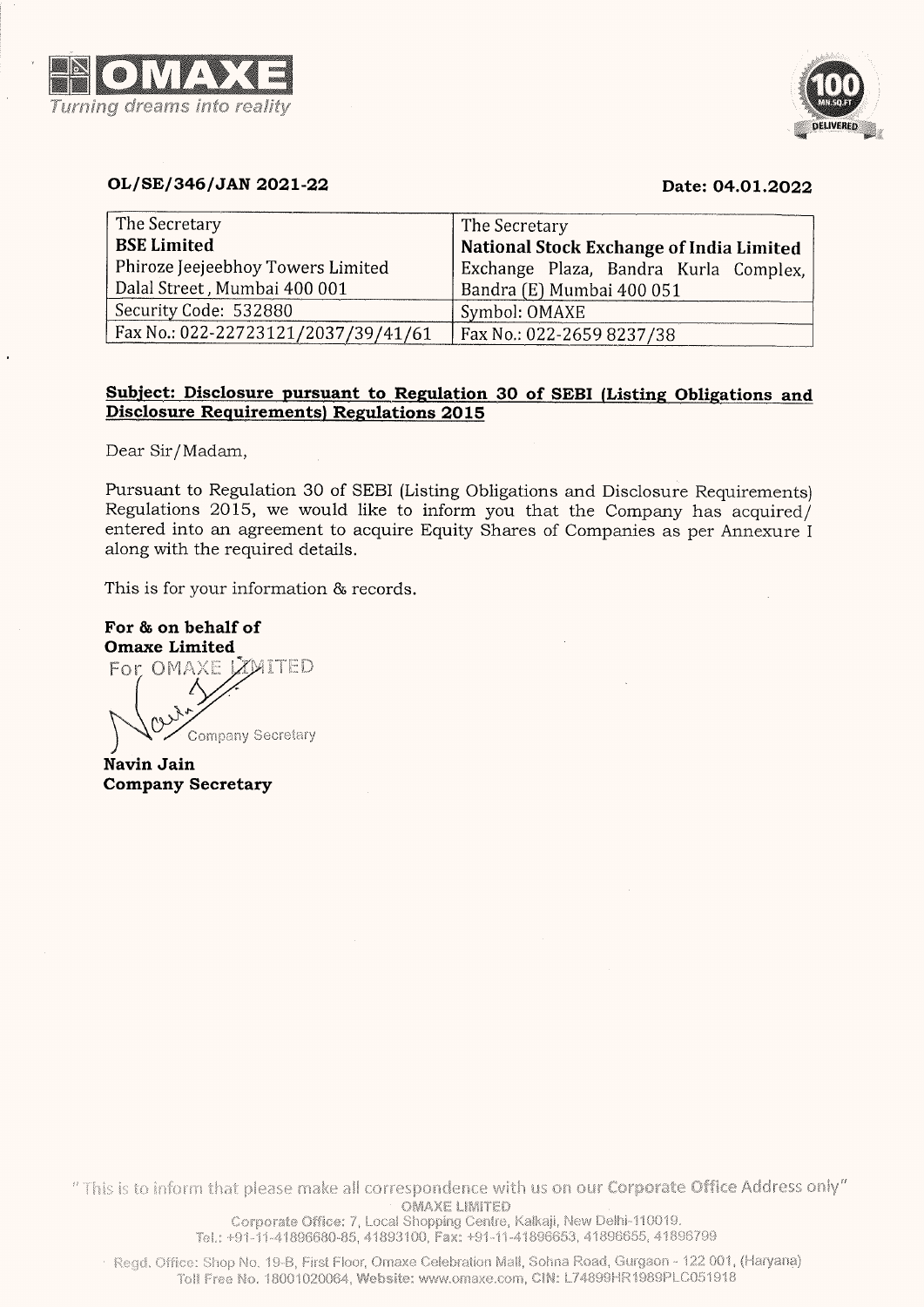$\sim 10^7$ 

| Particulars /<br>SI. No. | Name of the target<br>entity, details in brief<br>such as size, turnover<br>etc.                                                                                                                       | Whether<br>the<br>acquisition<br>would<br>fall within related<br>party transaction(s)<br>and whether the<br>promoter/ promoter Industry to<br>group/<br>companies have any entity being<br>interest in the entity acquired<br>being acquired? If belongs<br>nature<br>ves.<br>οť<br>interest and details<br>thereof and whether<br>lthe same is done at<br>"arm's length". | group which the | Objects and effects<br>acquisition<br>of<br>(including but not<br>limited<br>to,<br>disclosure<br>of<br>reasons<br>for<br>acquisition of target<br>if<br>its<br>entity,<br>business is outside<br>the main line of<br>0 <sup>f</sup><br>business<br>the<br>listed entity) | Brief details<br>of<br>government time<br>al<br>regulatory<br>approvals<br>the<br>acquisition. | any Indicative Nature<br>or period for whether<br>ln. | ΟĦ<br>consideration-<br>cash<br>completio consideration of<br>n of the share swap and<br>required for acquisitio details of the<br>same:                                    | Cost<br>оt<br>acquisition or<br>the price $\mathbf{a}$ $ \mathbf{g} $<br>which<br>the<br>shares<br>are<br>acquired; | Percentage<br>of<br>shareholdin<br>control<br>acquired<br>and/<br>number of<br>shares<br>acquired; | Brief background about the<br>entity acquired in terms of<br>products/ line of business<br>acquired,<br>date<br>of<br>incorporation, history of last<br>$\sigma$ 3 years turnover, country in<br>which the acquired entity<br>has presence and any other<br>significant information (in<br>brief) |
|--------------------------|--------------------------------------------------------------------------------------------------------------------------------------------------------------------------------------------------------|----------------------------------------------------------------------------------------------------------------------------------------------------------------------------------------------------------------------------------------------------------------------------------------------------------------------------------------------------------------------------|-----------------|---------------------------------------------------------------------------------------------------------------------------------------------------------------------------------------------------------------------------------------------------------------------------|------------------------------------------------------------------------------------------------|-------------------------------------------------------|-----------------------------------------------------------------------------------------------------------------------------------------------------------------------------|---------------------------------------------------------------------------------------------------------------------|----------------------------------------------------------------------------------------------------|---------------------------------------------------------------------------------------------------------------------------------------------------------------------------------------------------------------------------------------------------------------------------------------------------|
| 1                        | M/s Dhanu Real Estate Company is<br>Pvt. Ltd.<br>Authorized & Paid Up subsidiary of Omaxe Construction estate<br>Share Capital: Rs.<br>Lakh<br>Turnover<br>(As<br>31.03.21): NIL                       | Yes.<br>The<br>Target<br>step<br>down wholly owned<br>1. Limited and there is $\&$<br>no change in the Estate<br>interest of Promoters Activities<br>at of the Company. The<br>same is done at arm's<br>length.                                                                                                                                                            |                 | To carry out real<br>activities<br>Real which is same line of<br>business as Omaxe<br>Limited.                                                                                                                                                                            | No                                                                                             | January 3<br>2022                                     | To acquire 10,000<br>Equity Shares i.e. Rs. 1,00,000/-<br>100% of Equity i.e.<br>Shares of M/s Equity Shares 100%<br>Dhanu<br>Reallof<br>Privateleach<br>Estate<br>Limited. | 10,000<br>Rs.10.00                                                                                                  |                                                                                                    | Real<br>M/s<br>Dhanu<br>Estate<br>Limited<br>Private<br>was<br>incorporated on June 23, 2008<br>in India and is currently in<br>Construction & Real Estate<br>activities.<br>Turnover of last three years:<br>NIL                                                                                 |
| $\overline{2}$           | M/s Aashna<br>Realcon Yes.<br>Private Limited<br>[i]Authorized and Paid subsidiary of Omaxe Construction estate<br>Share<br>Up<br>Rs.1,00,000<br>$\mathbf{ii}$<br>Turnover (As<br>March 31, 2021): NIL | The<br>Target<br>Company is<br>step<br>down wholly owned<br>Capital: Limited and there is $\&$<br>no change in the Estate<br>interest of Promoters Activities<br>at of the Company. The<br>same is done at arm's<br>length.                                                                                                                                                |                 | To carry out real<br>activities<br>Real which is same line of<br>business as Omaxe<br>Limited.                                                                                                                                                                            | No.                                                                                            | 2022                                                  | To acquire $10,000$ Rs.1,00,000/-<br>Equity Shares i.e.<br>January 3, 100% of Equity<br>Shares of M/s<br>Aashna Realcon<br>Private Limited                                  | 10,000<br>i.e.<br>Equity Shares 100%<br>$ _{\text{of}}$<br>Rs.10.00<br>each                                         |                                                                                                    | M/s Aashna Realcon Private<br>Limited<br>was incorporated on April 11,<br>2008 in India and is currently<br>in Construction & Real Estate<br>lactivities.<br>Turnover of last three years:<br><b>NIL</b>                                                                                          |

For OMAXE LIMATED  $\sqrt{2\sum_{i=1}^{n}x_i}$ mpany Secretary

 $\label{eq:2.1} \mathcal{L}(\mathcal{L}) = \mathcal{L}(\mathcal{L}) \mathcal{L}(\mathcal{L}) = \mathcal{L}(\mathcal{L}) \mathcal{L}(\mathcal{L})$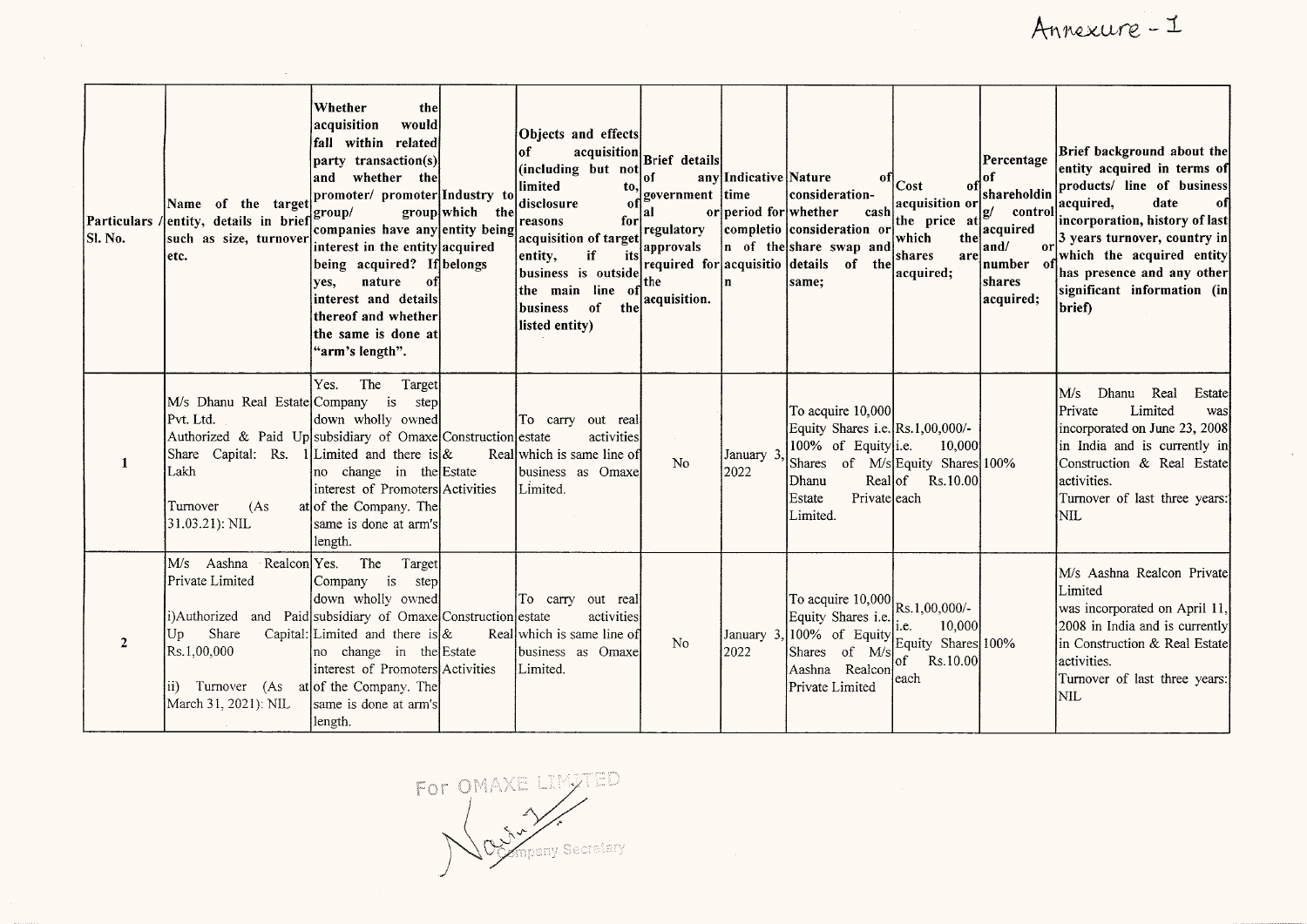| $\mathbf{3}$ | M/s Aradhya Real Estate Yes.<br>Private Limited<br>i)Authorized and Paid subsidiary of Omaxe Construction estate<br>Share<br>Up<br>$\left  \text{Rs.1,00,000 (Rupees One} \right $ no change in the Estate<br>Lac Only)<br>$\left  \text{ii} \right\rangle$ Turnover (As at same is done at arm's<br>March 31, 2021): NIL | The<br>Target<br>Company is<br>step<br>down wholly owned<br>Capital: Limited and there is &<br>interest of Promoters Activities<br>of the Company. The<br>length.                                                                                         | To carry out real<br>activities<br>Real which is same line of<br>business as Omaxe<br>Limited. | No                                           | January 3<br>2022 | To acquire 10,000<br>Equity Shares i.e. Rs.1,00,000/-<br>100% of Equity i.e.<br>Shares of M/s Equity Shares 100%<br>Aradhya<br>Privateleach<br>Estate<br>Limited. | 10,000<br>Real of Rs.10.00                                     | M/s Aradhya Real Estate<br>Limited<br>Private<br>was<br>incorporated on June 23, 2008<br>in India and is currently in<br>Construction & Real Estate<br>activities.<br>Turnover of last three years:<br>lnil  |
|--------------|---------------------------------------------------------------------------------------------------------------------------------------------------------------------------------------------------------------------------------------------------------------------------------------------------------------------------|-----------------------------------------------------------------------------------------------------------------------------------------------------------------------------------------------------------------------------------------------------------|------------------------------------------------------------------------------------------------|----------------------------------------------|-------------------|-------------------------------------------------------------------------------------------------------------------------------------------------------------------|----------------------------------------------------------------|--------------------------------------------------------------------------------------------------------------------------------------------------------------------------------------------------------------|
| 4            | M/s Sarva Buildtech Yes.<br>Private Limited<br>i)Authorized and Paid subsidiary of Omaxe Construction estate<br>Share<br>Up<br>Rs.1,00,000<br>ii) Turnover (As at of the Company. The<br>March 31, 2021): NIL                                                                                                             | The<br>Target<br>Company is<br>step<br>down wholly owned<br>Capital: Limited and there is $\&$<br>no change in the Estate<br>interest of Promoters Activities<br>same is done at arm's<br>length.                                                         | To carry out real<br>activities<br>Real which is same line of<br>business as Omaxe<br>Limited. | No                                           | January 3<br>2022 | To acquire 10,000 Rs.1,00,000/-<br>Equity Shares i.e.<br>$ 100\%$ of Equity<br>Shares of M/s<br>Sarva Buildtech<br>Private Limited.                               | 10,000<br>i.e.<br>Equity Shares 100%<br>of $Rs.10.00$<br>leach | M/s Sarva Buildtech Private<br>Limited was incorporated on<br>April 11, 2008 in India and is<br>currently in Construction &<br>Real Estate activities.<br>Turnover of last three years:<br>NIL               |
| 5            | Silver<br>M/s<br>Peak<br>Private<br>Township<br>Limited<br>i)Authorized and Paid<br>Share<br>Up<br>Capital:<br>Rs.5,00,000<br>ii) Turnover (As<br>at<br>March 31, 2021): NIL                                                                                                                                              | Yes. The Target<br>Company is<br>step<br>down wholly owned<br>subsidiary of Omaxe Construction estate<br>Limited and there is &<br>no change in the Estate<br>interest of Promoters Activities<br>of the Company. The<br>same is done at arm's<br>length. | To carry out real<br>activities<br>Real which is same line of<br>business as Omaxe<br>Limited. | N <sub>0</sub>                               | January 3<br>2022 | To acquire 50,000<br>Equity Shares i.e. Rs.5,00,000/-<br>100% of Equity i.e.<br>Shares of M/s Equity Shares 100%<br>Silver<br>Township Private each<br>Limited.   | 50,000<br>Peak of Rs.10.00                                     | M/s Silver Peak Township<br>Limited<br>Private<br>was<br>incorporated on April 12,<br>2006 in India and is currently<br>in Construction & Real Estate<br>activities.<br>Turnover of last three years:<br>NIL |
| 6            | M/s Ayush Landcon Yes.<br>Private Limited<br>i)Authorized and Paid subsidiary of Omaxe Construction estate<br>Share<br>Up<br>Rs.1,00,000<br>Turnover (As<br>ii)<br>March 31, 2021): NIL                                                                                                                                   | The<br>Target<br>Company is<br>step<br>down wholly owned<br>Capital: Limited and there is &<br>no change in the Estate<br>interest of Promoters Activities<br>atof the Company. The<br>same is done at arm's<br>length.                                   | To carry out real<br>activities<br>Real which is same line of<br>business as Omaxe<br>Limited. | N <sub>0</sub><br><u>ca- Omaxe i Imite</u> i | January 3<br>2022 | To acquire 10,000 Rs.1,00,000/-<br>Equity Shares i.e.<br>$, 100\%$ of Equity<br>Shares of M/s Equity Shares 100%<br>Ayush Landcon<br>Private Limited.             | i.e.<br>10,000<br>of Rs.10.00<br>each                          | M/s Ayush Landcon Private<br>Limited was incorporated on<br>July 8, 2008 in India and is<br>currently in Construction &<br>Real Estate activities.<br>Turnover of last three years:<br>NIL.                  |

 $\label{eq:2.1} \frac{1}{2} \sum_{i=1}^n \frac{1}{2} \sum_{j=1}^n \frac{1}{2} \sum_{j=1}^n \frac{1}{2} \sum_{j=1}^n \frac{1}{2} \sum_{j=1}^n \frac{1}{2} \sum_{j=1}^n \frac{1}{2} \sum_{j=1}^n \frac{1}{2} \sum_{j=1}^n \frac{1}{2} \sum_{j=1}^n \frac{1}{2} \sum_{j=1}^n \frac{1}{2} \sum_{j=1}^n \frac{1}{2} \sum_{j=1}^n \frac{1}{2} \sum_{j=1}^n \frac{$ 

For OMAXE I MITED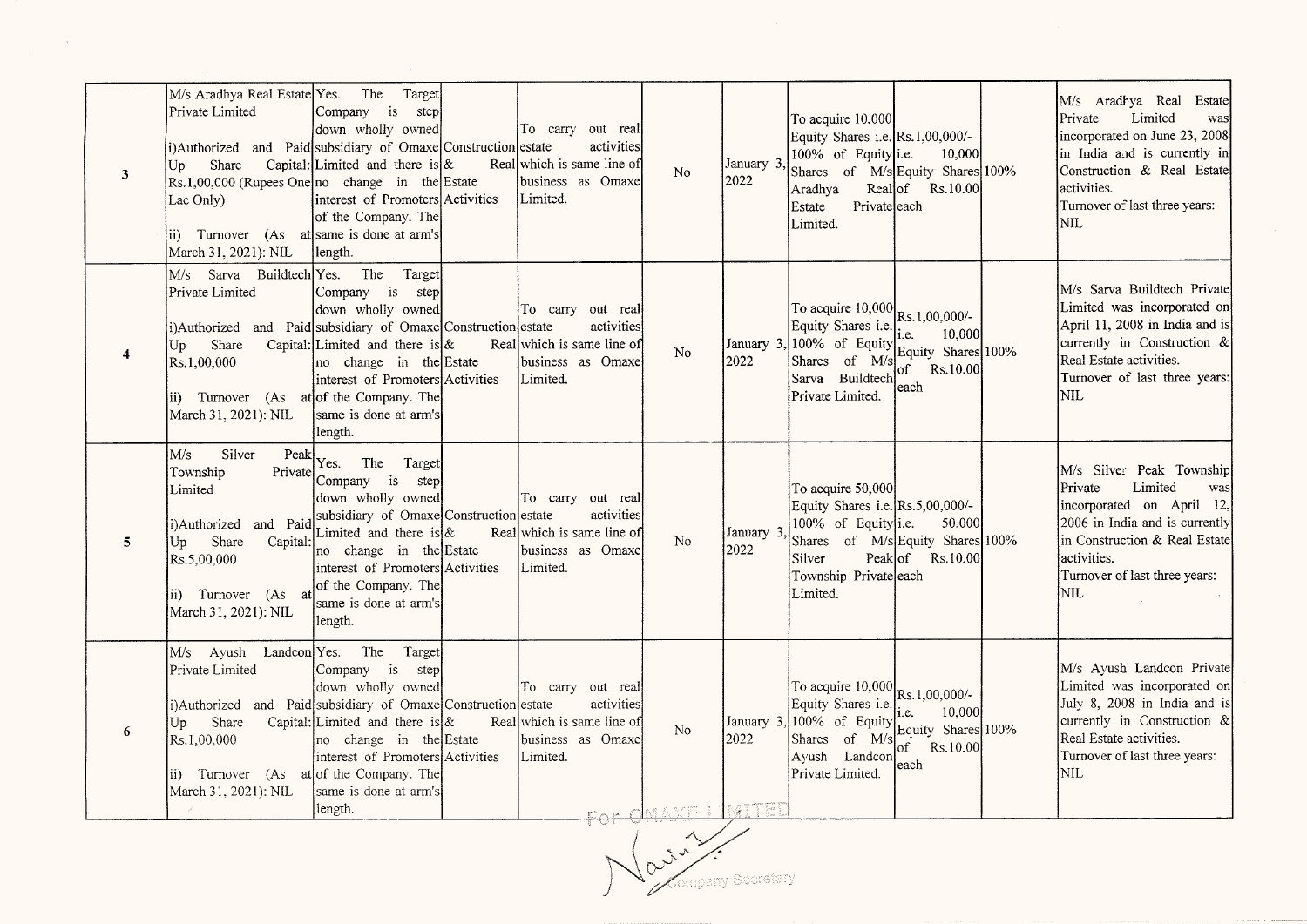| $\overline{7}$ | M/s Sarthak Landcon Yes.<br>Private Limited<br>i)Authorized and Paid subsidiary of Omaxe Construction estate<br>Share<br>Up<br>Rs.1,00,000<br>ii) Turnover (As at of the Company. The<br>March 31, 2021):NIL                                         | Target<br>The<br>Company is<br>step<br>down wholly owned<br>Capital: Limited and there is $\&$<br>no change in the Estate<br>interest of Promoters Activities<br>same is done at arm's<br>length. |                                       | To carry out real<br>activities<br>Real which is same line of<br>Ibusiness as Omaxe<br>Limited. | <b>No</b>      | January 3.<br>2022 | To acquire $10,000$ Rs.1,00,000/-<br>Equity Shares i.e.<br>$\sqrt{100\%}$ of Equity Equity Shares $100\%$<br>Shares of M/s<br>Sarthak Landcon<br>Private Limited. | 10,000<br>$of$ Rs.10.00<br>leach         | M/s Sarthak Landcon Private<br>Limited was incorporated on<br>July 3, 2008 in India and is<br>currently in Construction &<br>Real Estate activities.<br>Turnover of last three years:<br> NIL                                   |
|----------------|------------------------------------------------------------------------------------------------------------------------------------------------------------------------------------------------------------------------------------------------------|---------------------------------------------------------------------------------------------------------------------------------------------------------------------------------------------------|---------------------------------------|-------------------------------------------------------------------------------------------------|----------------|--------------------|-------------------------------------------------------------------------------------------------------------------------------------------------------------------|------------------------------------------|---------------------------------------------------------------------------------------------------------------------------------------------------------------------------------------------------------------------------------|
| 8              | M/s Chapal Buildhome Yes.<br>Private Limited<br>i)Authorized and Paid subsidiary of Omaxe Construction estate<br>Share<br> Up <br>Rs.1,00,000<br>ii) Turnover (As at of the Company. The<br>March 31, 2021): NIL                                     | Target<br>The<br>Company is<br>step<br>down wholly owned<br>Capital: Limited and there is $\&$<br>no change in the Estate<br>interest of Promoters Activities<br>same is done at arm's<br>length. |                                       | To carry out real<br>activities<br>Real which is same line of<br>business as Omaxe<br>Limited.  | N <sub>o</sub> | January 3<br>2022  | To acquire 10,000<br>Equity Shares i.e. Rs.1,00,000/-<br>100% of Equity i.e.<br>Shares of M/s Equity Shares 100%<br>Chapal<br>Buildhome<br>Private Limited.       | 10,000<br>$\circ$ f<br>Rs.10.00<br>leach | Buildhome<br>M/s<br>Chapal<br>Private<br>Limited<br>was<br>incorporated on June 13, 2008<br>in India and is currently in<br>Construction & Real Estate<br>activities.<br>Turnover of last three years:<br>NIL.                  |
| 9              | M/s MR Real Estate Yes.<br>Private Limited<br>i)Authorized and Paid Time<br>Share<br>Up<br>Rs.10.00.000<br>Rs.1,00,000 respectively Shareholder of Target Activities<br>ii) Turnover (As at is done at arm's<br>March 31, 2021): N.A. <b>length.</b> | Rohtas<br>Mr.<br>Goel, Promoter cum<br>Chairman & Whole<br>Director<br>Capital: Omaxe Limited<br>and also Director and Estate<br>Company. The same                                                | of Construction estate<br>is $\alpha$ | To carry out real<br>activities<br>Real which is same line of<br>business as Omaxe<br>Limited.  | No             | January 3.<br>2022 | To acquire 10,000<br>Equity Shares i.e. Rs.1,00,000/-<br>100% of Equity Shares 10,000<br>Shares of M/s of Rs.10,000<br>MR Real Estate<br>Private Limited.         | $\circ$ f<br>Rs.10.00<br>leach           | M/s MR Real Estate Private<br>Limited was incorporated on<br>June 24, 2021 in India and is<br>currently in Construction &<br>Real Estate activities.<br>Turnover of last three years:<br>N.A.<br>being<br>newly<br>incorporated |

For OMAXE LINUED

 $\mathcal{L}$ 

 $\sim 10^7$ 

 $\sim$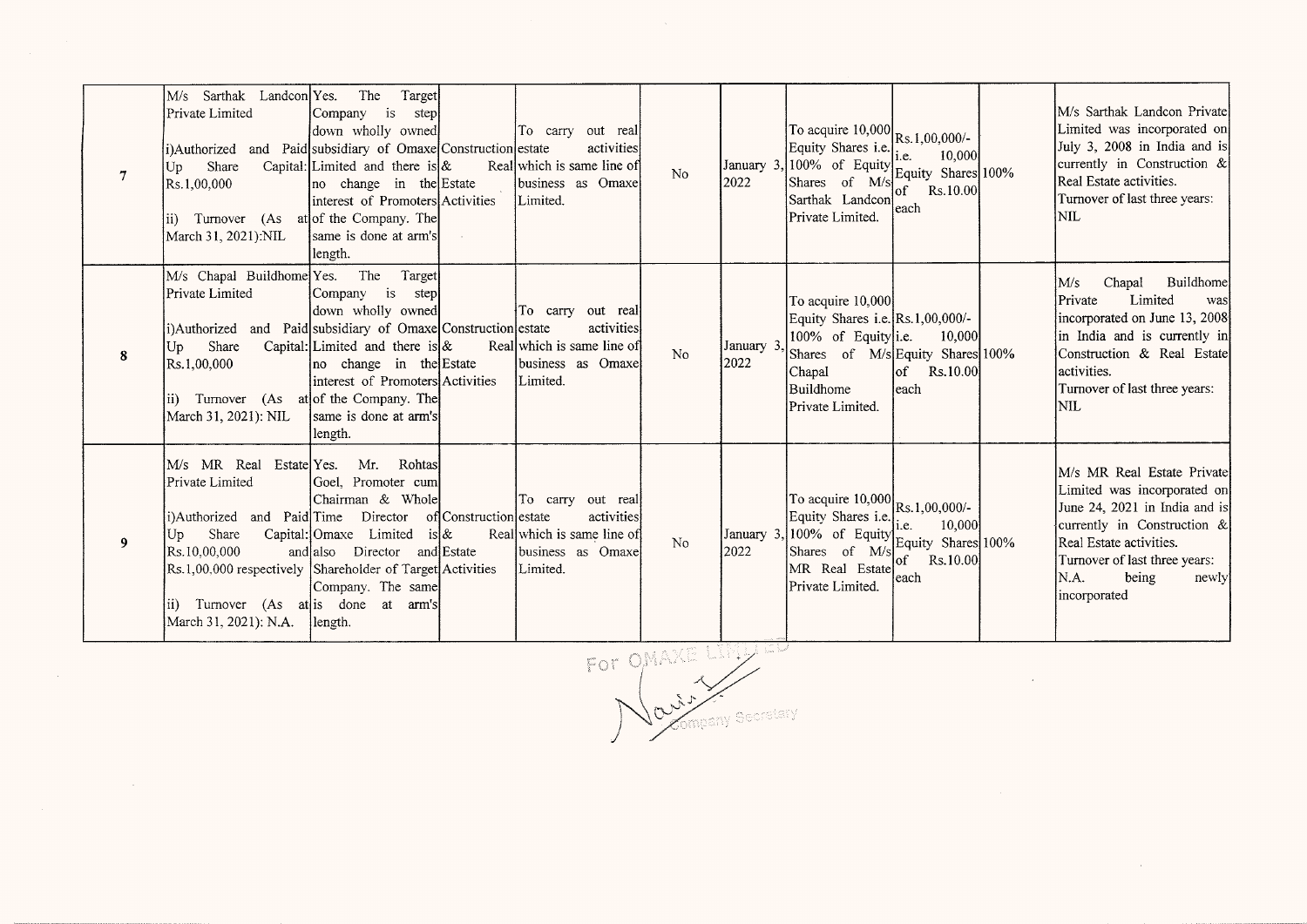| 10 | M/s Nexten (I) Growth Yes.<br>Private Limited<br>i)Authorized and Paid Time Director<br>Share<br>Up<br>Rs.10,00,000<br>Rs.1,00,000 respectively Shareholder of Target Activities<br>ii) Turnover (As at is done at arm's<br>March 31, 2021): N.A.                                                        | Mr. Rohtas<br>Goel, Promoter cum<br>Chairman & Whole<br>is $\&$<br>Capital: Omaxe Limited<br>and also Director and Estate<br>Company. The same<br>length.                                                                                            | of Construction estate | To carry out real<br>activities<br>Real which is same line of<br>business as Omaxe<br>Limited.   | No             | January 3<br>2022 | To acquire $10,000$<br>Equity Shares i.e. Rs.1,00,000/-<br>100% of Equity i.e.<br>Shares of M/s Equity Shares 100%<br>Nexten<br>Growth<br>Privateleach<br>Limited.                                                                                                                                                           | 10,000<br>$(I) $ of Rs.10.00<br>$\sim 10^{-11}$ | M/s Nexten (I)<br>Growth<br>Limited<br>Private<br>was<br>incorporated on January 15,<br>2021 in India and is currently<br>in Construction & Real Estate<br>activities.<br>Turnover of last three years:<br>N.A.<br>being<br>newly<br>incorporated                               |
|----|----------------------------------------------------------------------------------------------------------------------------------------------------------------------------------------------------------------------------------------------------------------------------------------------------------|------------------------------------------------------------------------------------------------------------------------------------------------------------------------------------------------------------------------------------------------------|------------------------|--------------------------------------------------------------------------------------------------|----------------|-------------------|------------------------------------------------------------------------------------------------------------------------------------------------------------------------------------------------------------------------------------------------------------------------------------------------------------------------------|-------------------------------------------------|---------------------------------------------------------------------------------------------------------------------------------------------------------------------------------------------------------------------------------------------------------------------------------|
| 11 | M/s Nexten Infra Growth<br>Private Limited<br>i)Authorized and Paid<br>Share<br>Capital<br> Up <br>Rs.10,00,000<br>andl<br>$\left[\text{Rs}.1,00,000\right]$ respectively<br>ii) Turnover (As at<br>March 31, 2021): N.A                                                                                 | Yes.<br>Mr.<br>Rohtas<br>Goel, Promoter cum<br>Chairman & Whole<br>Time Director of Construction estate<br>Omaxe Limited is $\&$<br>also Director and Estate<br>Shareholder of Target Activities<br>Company. The same<br>is done at arm's<br>length. |                        | To carry out real<br>activities<br>Real which is same line of<br>Ibusiness as Omaxel<br>Limited. | N <sub>0</sub> | January 3<br>2022 | To acquire 10,000<br>Equity Shares i.e. Rs.1,00,000/-<br>100% of Equity i.e.<br>Shares of M/s Equity Shares 100%<br>Nexten<br>Growth<br>Privateleach<br>Limited                                                                                                                                                              | 10,000<br>Infra $of$ Rs.10.00                   | M/s Nexten Infra Growth<br>Private Limited<br>was incorporated on February<br>$\begin{vmatrix} 6 & 2021 \end{vmatrix}$ in India and is<br>currently in Construction &<br>Real Estate activities.<br>Turnover of last three years:<br>IN.A.<br>newly<br>being<br>incorporated    |
| 12 | M/s Nexten Infra Private<br>Limited<br>i)Authorized and Paid Chairman & Whole<br>Share<br>Up<br>Rs.10,00,000<br>Ten Lacs Only) and also Director and Estate<br>Rs.1,00,000 (Rupees One Shareholder of Target Activities<br>Lac Only) respectively<br>ii) Turnover (As at length.<br>March 31, 2021): N.A | Rohtas<br>Yes.<br>Mr.<br>Goel, Promoter cum<br>Capital: Time Director of Construction estate<br>(Rupees Omaxe Limited<br>Company. The same<br>is done at arm's                                                                                       | $is\&$                 | To carry out real<br>activities<br>Real which is same line of<br>business as Omaxe<br>Limited.   | N <sub>0</sub> |                   | To acquire $10,000$ Rs.1,00,000/-<br>Equity Shares i.e. <sub>i.e.</sub><br>January 3, 100% of Equity $\begin{bmatrix} 1.6 & 10,000 \\ \text{Equity} & \text{Shares} \end{bmatrix}$<br>2022 Shares of M/s $\begin{bmatrix} 1.6 & 10,000 \\ \text{Equity} & \text{Shares} \end{bmatrix}$<br>Infra<br>Nexten<br>Private Limited | 10,000<br>$of$ Rs.10.00<br>each                 | M/s Nexten Infra Private<br>Limited<br>was incorporated on February<br>$\begin{bmatrix} 26 & 2021 & \text{in} \end{bmatrix}$ India and is<br>currently in Construction &<br>Real Estate activities.<br>Turnover of last three years:<br>IN.A.<br>being<br>newly<br>incorporated |

 $\mathcal{C}$ 

For OMAXE TTCA Contract of Company Secretary